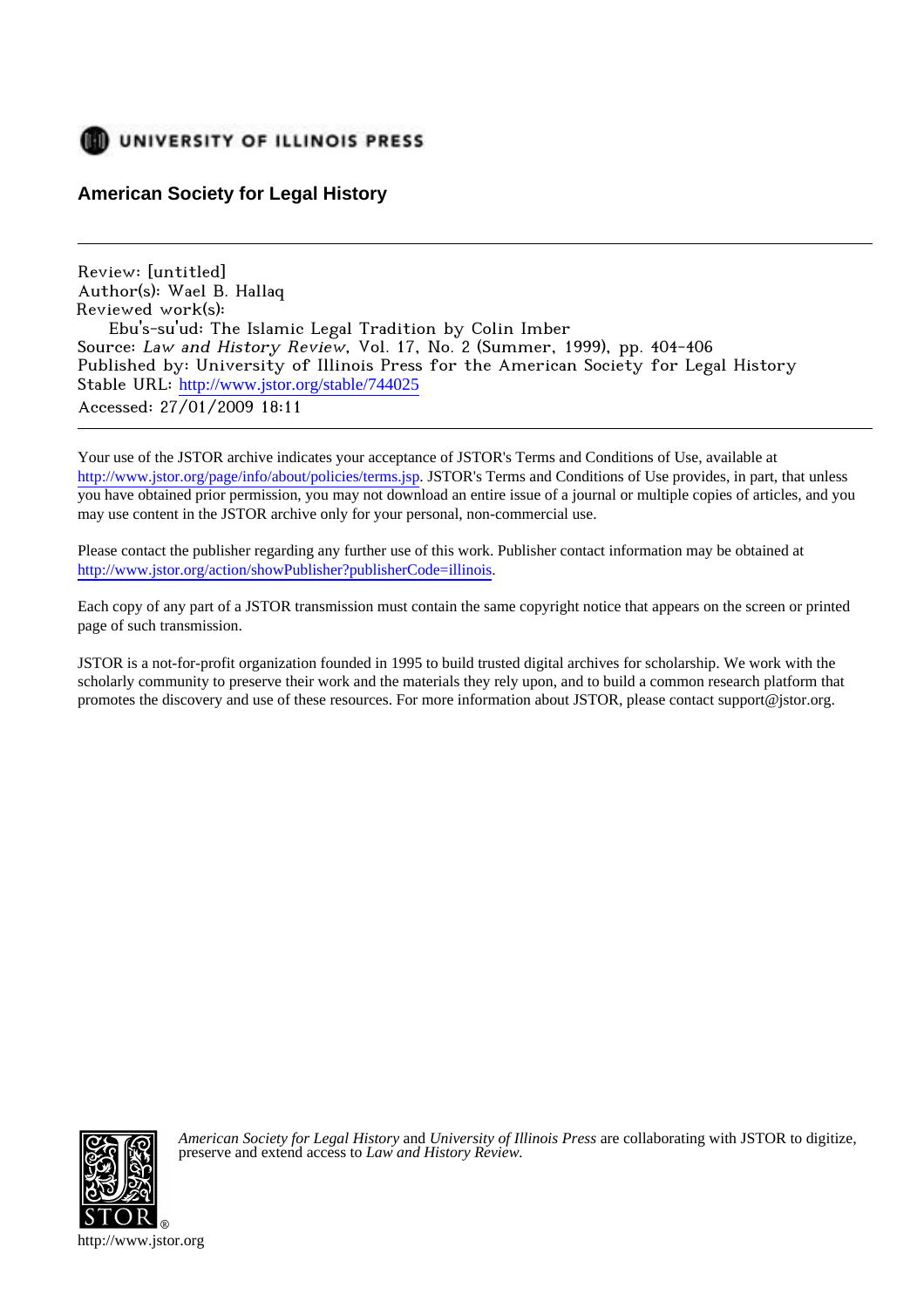**of murder emphasis was placed upon the payment of compensation by the offender not only to the victim but also to other persons or agencies affected by his crime. Where punishment was imposed in addition to payment of compensation, it tended to be a public whipping and/or a period of forced labor.** 

**There are numerous points of great interest in a book that altogether provides a good insight into the traditional Tibetan legal system. The author herself frequently and rightly draws attention to the ways in which we can make a fruitful comparison between our own Western legal systems and that of a remote Buddhist state.** 

> **Geoffrey MacCormack University of Aberdeen**

**Colin Imber, Ebu 's-su'ud: The Islamic Legal Tradition, Stanford: Stanford University Press, 1997. Pp. xii + 288. \$49.50 (ISBN 0-8047-2927-1).** 

**In the Ottoman legal tradition, Ebu's-su'ud (c. 1490-1574) is primarily recognized as the jurist who harmonized Hanafite law with Ottoman secular law. It is this significant theme that constitutes the focus of Imber's brilliant study. But Imber's analysis goes beyond the limits of this harmonization that fell within the spheres of land tenure and taxation, constitutional law, cash waqfs, and, to some extent, penal law. He also discusses several other legal areas to which Ebu's-su'ud contributed, situating them, with remarkable competence, in the larger context of classical and pre-Ottoman Hanafite law. These areas include marriage and its dissolution, equality, dowry, maintenance, child custody and guardianship, waqfs property and administration, theft, usurpation, property damage, personal injury, homicide, and criminal liability. Imber's coverage of all these subjects, together with an excellent biographical account of Ebu's-su'ud and an introduction to the Ottoman legal context, affords a reasonably comprehensive view of this man's celebrated legal career. It is therefore quite fitting that the volume is published in the series Jurists: Profiles in Legal Theory, Ebu's-su'ud taking his rightful place alongside Francis Bacon, Max Weber, and H. L. A. Hart.** 

**In most areas pertaining to waqfs, personal law and crimes, Ebu's-su'ud's concern is shown to be highly practical, geared toward ensuring the smooth carriage of justice and toward finding equitable solutions to daily problems. In these areas, where the traditional law was the normative system, Ebu's-su'ud was working wholly within the Hanafite tradition, applying it to the letter. On other, rarer occasions, when traditional law was perceived as incapable of fulfilling the needs of society, he managed to invoke Ottoman secular law while clothing it in a mantle of authority emanating from religious law. In yet other instances, when Hanafite law was viewed as providing part of the solution to the problem at hand, he adopted it with modifications.** 

**The most notable area of Ebu's-su'ud's contribution was in land tenure and taxation, a contribution that bestowed upon Ebu's-su'ud a unique status among the Ottoman jurists. In the empire, feudal tenure was a system that recognized the shared interests of the sovereign, the fief-holders, and the peasants, without assigning any of these interested parties clear and well-defined ownership of the land.** 

**404**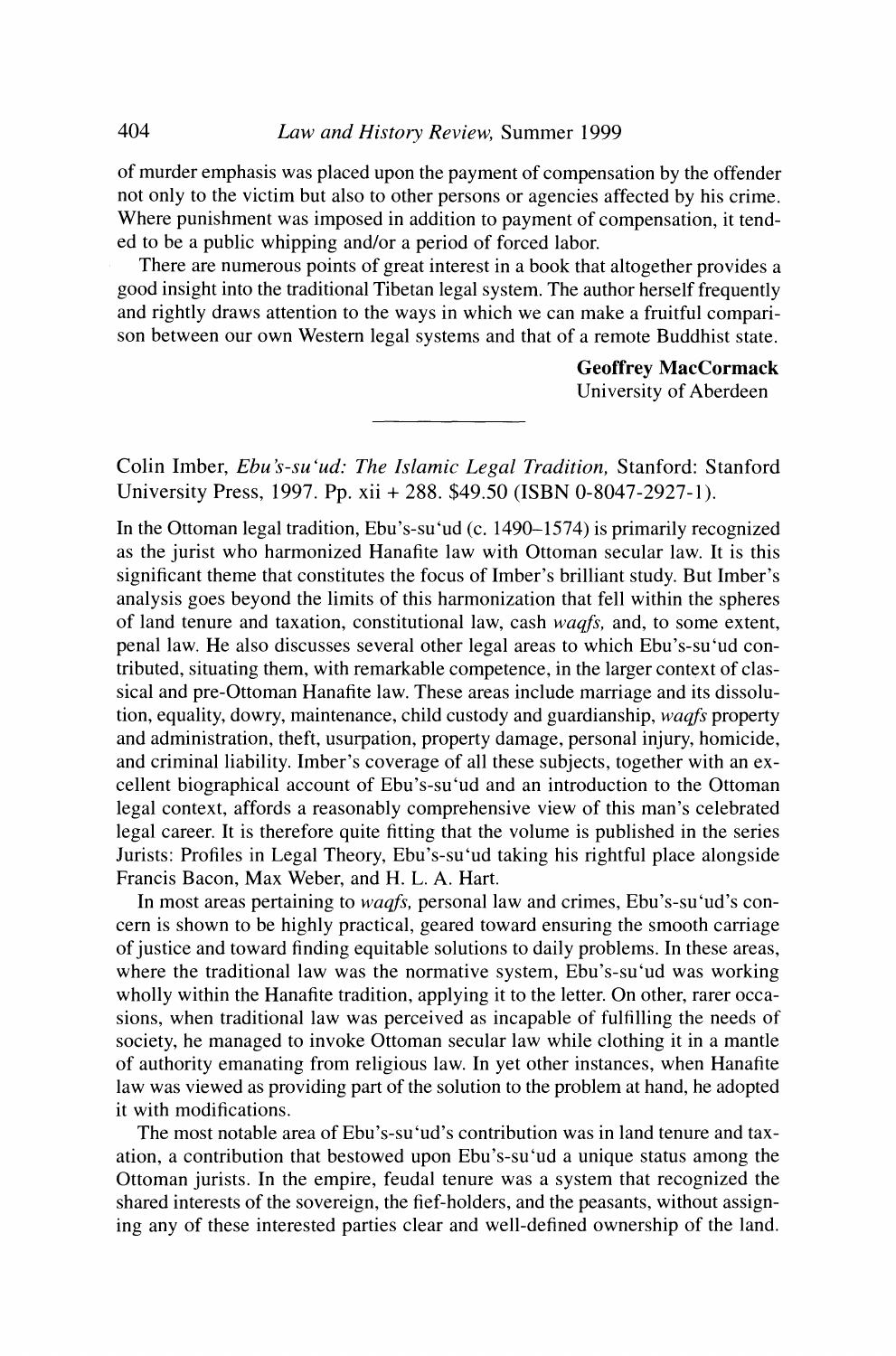**In contradistinction with this system, Hanafite law deemed land a commodity and as such capable of being sold, bought, and rented. By borrowing from, and indeed manipulating, the repertoire of Hanafite concepts of loan and lease, he reached the conclusion that the treasury is the owner of the land. The outcome was to increase the sultan's power over occupants of land and rates of taxation.** 

**Ebu's-su'ud's energies expended in fortifying the position of the sultan included an attempt to elevate him to the status of caliph, and, having done so, he accorded him powers over the interpretation of the Shari'a. Doing so was a necessary step in the process of legitimizing royal decrees and secular law, for these were ultimately brought, albeit nominally, under the wings of religious law. However, this attempt at granting the sultan/caliph powers of legal interpretation was not as fresh and innovative as Imber makes it to be. It had antecedents in earlier Islamic history, as the Shafi'ite tradition of juristic political theory well attests.** 

**Imber's book is most informative, providing not only an excellent understanding of Ebu's-su'ud's career but also an insightful perspective on a number of juristic issues that were of central importance in a crucial phase in the life of the Ottoman Empire. Most notable among these issues is the relationship between the Shari'a and Qanun, which Imber discusses splendidly in chapter two.** 

**However, the book is not devoid of a number of latent problems, some of which are minor, some not. Reading Imber is often like subjecting oneself to the nineteenth-century discourse of European Orientalists. He writes from a highly Eurocentric vantage point, treating the pre-Ottoman legal tradition as an exotic, or at the very least peculiar, entity. At the same time, these biases of his are not directed toward the Ottomans themselves, Ebu's-su'ud being their champion. In this respect, Imber is in the good company of a number of Ottomanists.** 

**For Imber, the Islamic legal tradition emerges as unforgivingly conservative, impeding the refreshing innovations of the Ottomans whose vanguard here is Ebu'ssu'ud. Imber states that Ebu's-su'ud's "originality, in a tradition which forbade innovation, led nowhere" (272). The post-classical legal tradition is not only constraining due to its extreme conservatism (271) but also tums out to be archaic (37). Once Imber leaves the technical discussion of details to speak about issues of more general significance, the reader is made to feel that the author would wish that Islamic law might just disappear, for it not only hampers creativity and innovation but is full of "bizarre" and "strange" cases (see, for instance, 257, 258, 259, 260, 266), having little or nothing to do with the realia of judicial practice, and providing nothing more than "endlessly fascinating . .. exercises in legal logic" (38). One such fascinating exercise is the share of inheritance to which a hermaphrodite is entitled, a case that Imber, astonishingly, does not see as having "much connection with the real world." Equally astonishing is his claim that "communal groups, as they appear in the pages of the jurists, did not exist in the real world" (266). Of course, Imber is aware, in the light of recent scholarly finding, that we no longer can dismiss Islamic law as irrelevant to the actual practice on the ground. Nevertheless, he often slips back into the now defunct modes of Orientalist discourse, which also encompassed a view of Islamic law as idiosyncratic.** 

**The book unfortunately does not contain a list of references, a handicap of some measure in such a work. Furthermore, the index is incomplete, making it difficult**